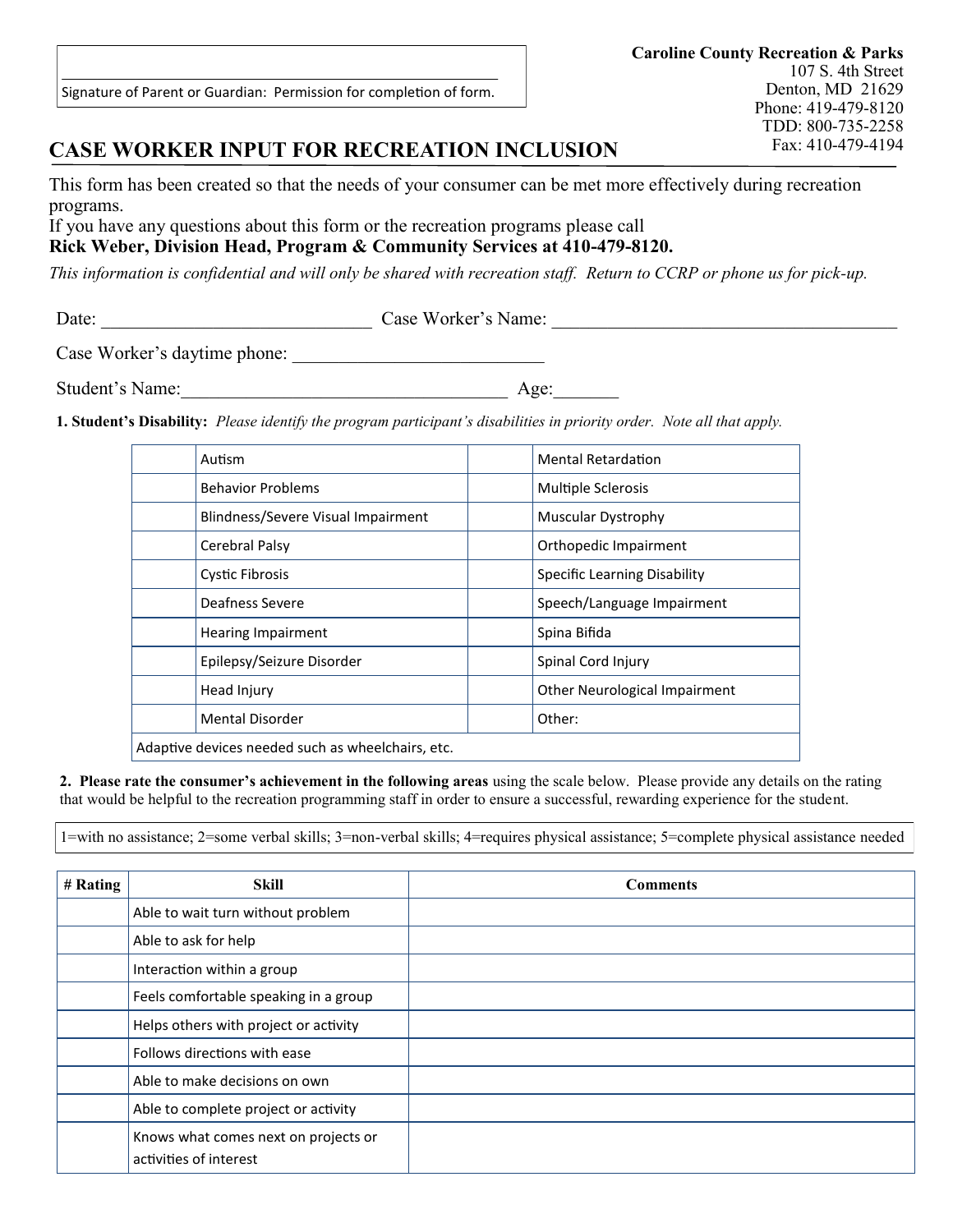| <b>Rating</b> | <b>Skill</b>                               | <b>Comments</b> |
|---------------|--------------------------------------------|-----------------|
|               | Overall motor coordination                 |                 |
|               | Balance                                    |                 |
|               | Hand coordination                          |                 |
|               | Leg and foot coordination                  |                 |
|               | Able to express opinion in decision making |                 |
|               | Speaks clearly                             |                 |
|               | Speaks loudly                              |                 |
|               | Looks directly at you when speaking        |                 |
|               | Dresses properly                           |                 |
|               | Personal body hygiene                      |                 |
|               | Eating habits                              |                 |

## **3. Check the behaviors that are a concern:**

| Withdrawn/shy           | Easily discouraged            |  |
|-------------------------|-------------------------------|--|
| Hyperactive             | Runs away                     |  |
| Short attention span    | Oppositional defiant          |  |
| <b>Bites</b>            | Manipulative                  |  |
| Physically harms others | Swipes                        |  |
| Physically harms self   | Strays from telling the truth |  |
| Other:                  |                               |  |

\_\_\_\_\_\_\_\_\_\_\_\_\_\_\_\_\_\_\_\_\_\_\_\_\_\_\_\_\_\_\_\_\_\_\_\_\_\_\_\_\_\_\_\_\_\_\_\_\_\_\_\_\_\_\_\_\_\_\_\_\_\_\_\_\_\_\_\_\_\_\_\_\_\_\_\_\_\_\_\_\_\_\_\_\_\_\_\_\_\_\_\_\_\_\_\_\_\_\_

\_\_\_\_\_\_\_\_\_\_\_\_\_\_\_\_\_\_\_\_\_\_\_\_\_\_\_\_\_\_\_\_\_\_\_\_\_\_\_\_\_\_\_\_\_\_\_\_\_\_\_\_\_\_\_\_\_\_\_\_\_\_\_\_\_\_\_\_\_\_\_\_\_\_\_\_\_\_\_\_\_\_\_\_\_\_\_\_\_\_\_\_\_\_\_\_\_\_\_\_\_\_\_\_\_\_\_

\_\_\_\_\_\_\_\_\_\_\_\_\_\_\_\_\_\_\_\_\_\_\_\_\_\_\_\_\_\_\_\_\_\_\_\_\_\_\_\_\_\_\_\_\_\_\_\_\_\_\_\_\_\_\_\_\_\_\_\_\_\_\_\_\_\_\_\_\_\_\_\_\_\_\_\_\_\_\_\_\_\_\_\_\_\_\_\_\_\_\_\_\_\_\_\_\_\_\_\_\_\_\_\_\_\_\_ \_\_\_\_\_\_\_\_\_\_\_\_\_\_\_\_\_\_\_\_\_\_\_\_\_\_\_\_\_\_\_\_\_\_\_\_\_\_\_\_\_\_\_\_\_\_\_\_\_\_\_\_\_\_\_\_\_\_\_\_\_\_\_\_\_\_\_\_\_\_\_\_\_\_\_\_\_\_\_\_\_\_\_\_\_\_\_\_\_\_\_\_\_\_\_\_\_\_\_\_\_\_\_\_\_\_\_ \_\_\_\_\_\_\_\_\_\_\_\_\_\_\_\_\_\_\_\_\_\_\_\_\_\_\_\_\_\_\_\_\_\_\_\_\_\_\_\_\_\_\_\_\_\_\_\_\_\_\_\_\_\_\_\_\_\_\_\_\_\_\_\_\_\_\_\_\_\_\_\_\_\_\_\_\_\_\_\_\_\_\_\_\_\_\_\_\_\_\_\_\_\_\_\_\_\_\_\_\_\_\_\_\_\_\_

**Is a Behavior Plan in place? \_\_\_\_ No \_\_\_\_Yes If yes, please explain or enclose a copy. \_\_\_\_\_\_\_\_\_\_\_\_\_\_\_\_\_\_\_\_\_\_\_**

**Describe the best way (s) to manage the behavior (s):** \_\_\_\_\_\_\_\_\_\_\_\_\_\_\_\_\_\_\_\_\_\_\_\_\_\_\_\_\_\_\_\_\_\_\_\_\_\_\_\_\_\_\_\_\_\_\_\_\_\_\_\_\_\_\_

**4. Does the student take medication during the school year?** \_\_\_\_ No \_\_\_\_\_Yes If yes, please describe: \_\_\_\_\_\_\_\_\_\_\_\_\_

**\_\_\_\_\_\_\_\_\_\_\_\_\_\_\_\_\_\_\_\_\_\_\_\_\_\_\_\_\_\_\_\_\_\_\_\_\_\_\_\_\_\_\_\_\_\_\_\_\_\_\_\_\_\_\_\_\_\_\_\_\_\_\_\_\_\_\_\_\_\_\_\_\_\_\_\_\_\_\_\_\_\_\_\_\_\_\_\_\_\_\_\_\_\_\_\_\_\_\_\_**

\_\_\_\_\_\_\_\_\_\_\_\_\_\_\_\_\_\_\_\_\_\_\_\_\_\_\_\_\_\_\_\_\_\_\_\_\_\_\_\_\_\_\_\_\_\_\_\_\_\_\_\_\_\_\_\_\_\_\_\_\_\_\_\_\_\_\_\_\_\_\_\_\_\_\_\_\_\_\_\_\_\_\_\_\_\_\_\_\_\_\_\_\_\_\_\_\_\_\_

**5. Please provide any recommendations for the inclusion** of this student into general recreation programs

(behavior management, carryover skills from IEP): \_\_\_\_\_\_\_\_\_\_\_\_\_\_\_\_\_\_\_\_\_\_\_\_\_\_\_\_\_\_\_\_\_\_\_\_\_\_\_\_\_\_\_\_\_\_\_\_\_\_\_\_\_\_\_\_\_\_\_\_\_\_\_\_\_\_

**6. Program participant's daily living skills:** *(check appropriate box)*

| <b>Task</b>     | Completely<br>Independent | <b>Needs</b><br><b>Assistance</b> | <b>Completely</b><br><b>Dependent</b> |
|-----------------|---------------------------|-----------------------------------|---------------------------------------|
| Eating          |                           |                                   |                                       |
| <b>Dressing</b> |                           |                                   |                                       |
| Toileting       |                           |                                   |                                       |
| Hygiene         |                           |                                   |                                       |